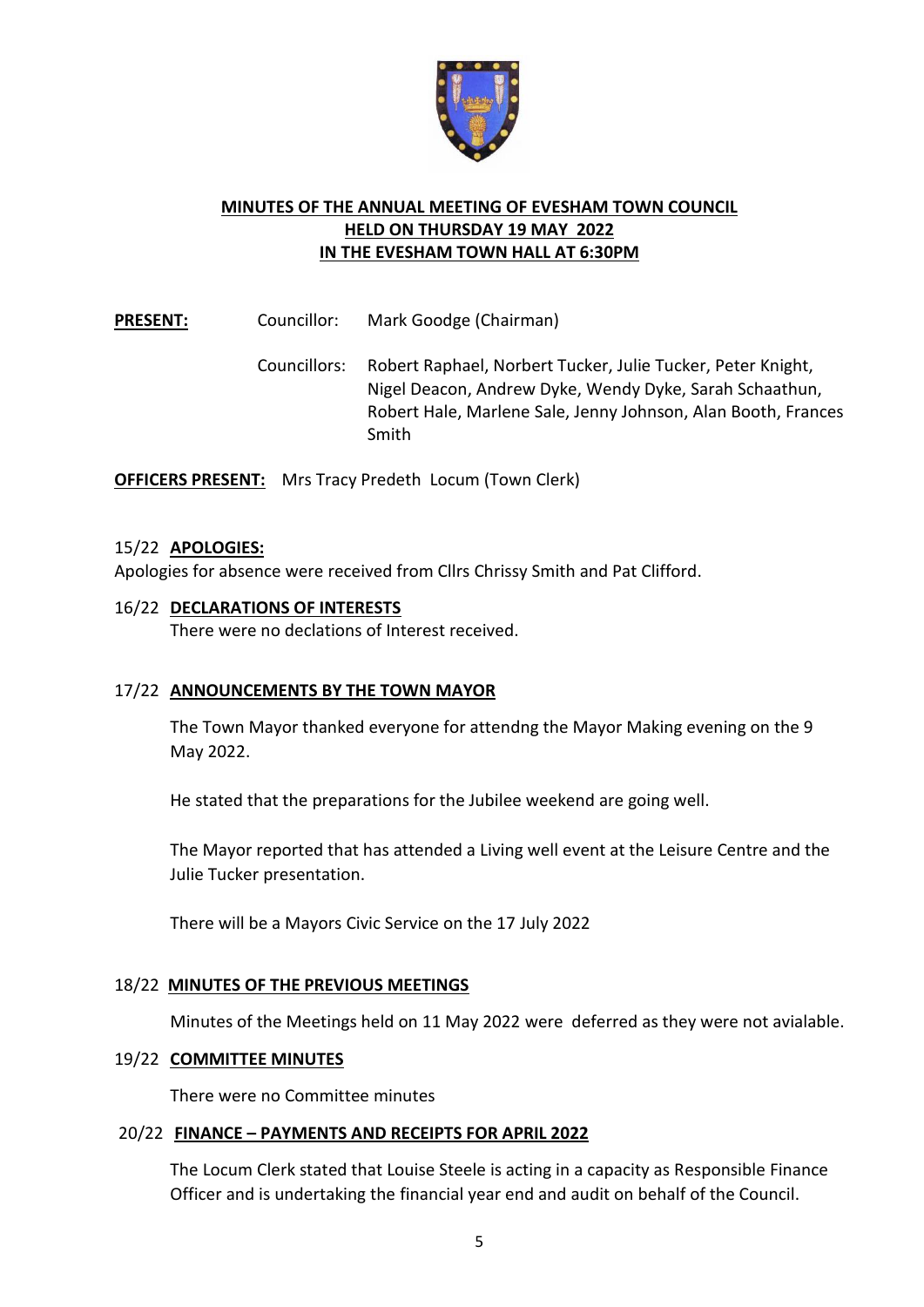The schedule of accounts will be circualted to Members.

## 21/22 . **APPOINTMENTS TO COUNCIL COMMITTEES**

**Resolved:** The following appointments to Committees

## **Planning and Estates (9 plus Mayor and Deputy Mayor, of which at least one and no more than three from each town council ward)**

Cllr Jenny Johnson (Avon ward) Cllr Tim Haines (Avon ward) Cllr Robert Hale (Bengeworth Ward) Cllr Alan Booth (Bengeworth ward) Cllr Wendy Dyke (Great Hampton ward) Cllr William Kimberley (Great Hampton ward) Cllr Chrissy Smith (South ward) Cllr Peter Knight (Tywford ward) Cllr Mike Arens (Twyford ward)

Cllr Mark Goodge (Mayor) (Bengeworth ward) Cllr Sarah Schaathun (Deputy Mayor) (Little Hampton ward)

## **Finance and General Purposes (8 plus Mayor, Deputy Mayor and Outgoing Mayor)**

Cllr Robert Raphael Cllr Frances Smith Cllr Andrew Dyke Cllr Marlene Sale Cllr Beryl Timbrell Cllr Alan Booth Cllr Mike Arens Cllr Tim Haines

Cllr Mark Goodge (Mayor) Cllr Sarah Schaathun (Deputy Mayor) Cllr Sue Amor (Outgoing Mayor)

### **Town Plan (5 plus Mayor and Deputy Mayor and 3 co-opted members)**

Cllr John Clatworthy Cllr Robert Hale Cllr William Kimberley Cllr Nigel Deacon Cllr Julie Tucker

Cllr Mark Goodge (Mayor) Cllr Sarah Schaathun (Deputy Mayor)

The Town Plan committee has three co-opted members of the local community. The committee is responsible for co-opting these additional members.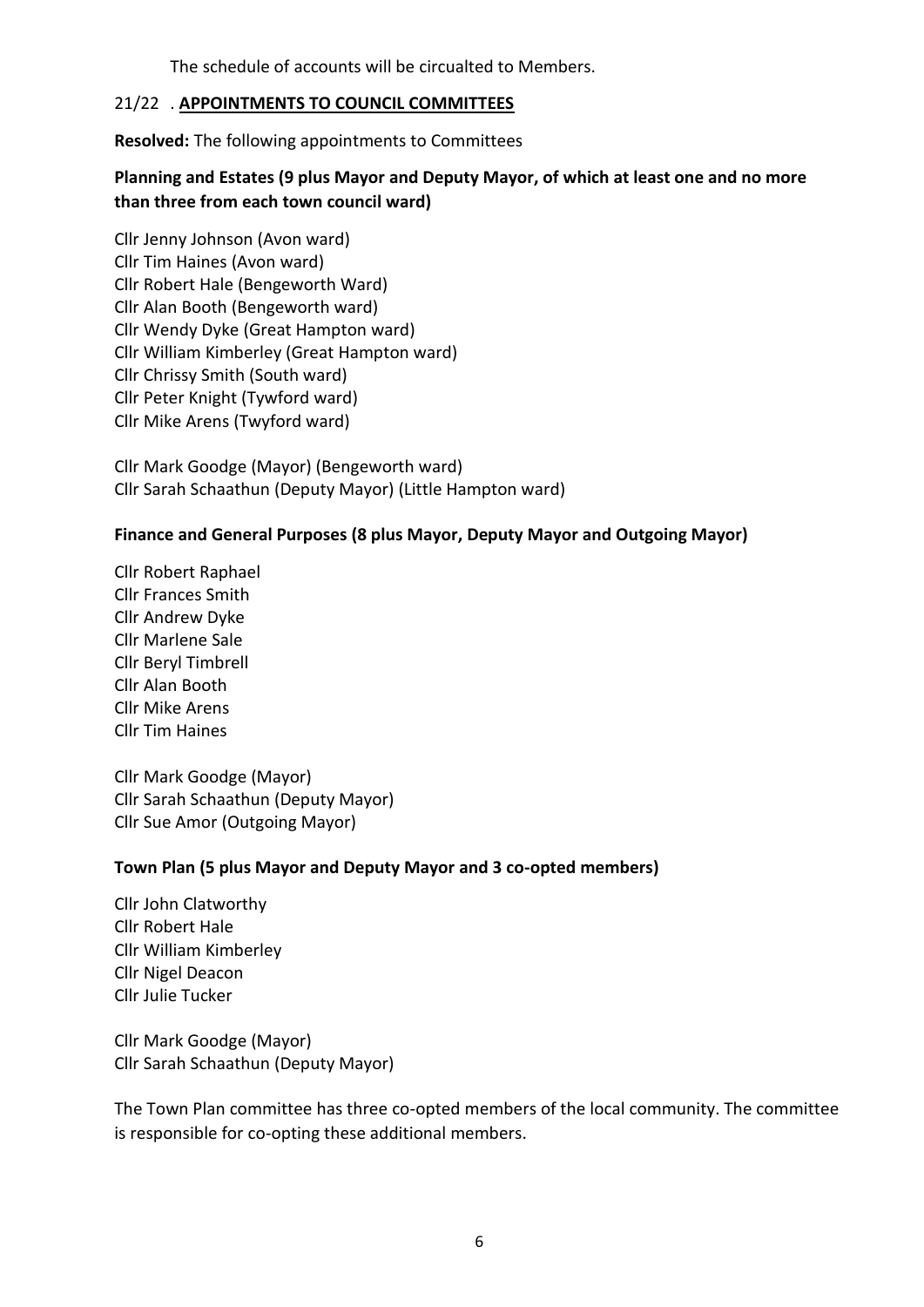## **Personnel (6 plus Mayor and Deputy Mayor)**

Cllr Robert Raphael Cllr Andrew Dyke Cllr Robert Hale Cllr Sue Amor Cllr Nigel Deacon Cllr Jenny Johnson

Cllr Mark Goodge (Mayor) Cllr Sarah Schaathun (Deputy Mayor)

## 21/22 **APPOINTMENTS OF COUNCIL'S REPRESENTATIVES TO OUTSIDE BODIES**

**Resolved:** Appointment of Council's representatives to outside bodies.

## **VECTA (1)**

Cllr Mike Arens

## **Estate Charity of John Rudge (2)**

Cllr William Kimberley Cllr Norbert Tucker

### **Evesham Relief in Need (2)**

Cllr Robert Raphael Cllr Julie Haines

### **Vale Volunteers (2)**

Cllr Jenny Johnson Cllr John Clatworthy

### **Evesham Arts Association (1)**

Cllr Tim Haines

## **Evesham and District Mental Health Charity (1)**

Cllr Nigel Deacon

### **Vale Public Transport (1)**

Cllr Julie Tucker

### **Cross Parish Cycleways and Pathways (1)**

Cllr Robert Hale

### 22/22 **REVIEW OF STAFF/COUNCIL SUBSCRIPTIONS**

**Resolved:** To note staff and Council subscriptions for the forthcoming year.

### 23/22 **REVIEW OF STANDING ORDERS AND FINANCIAL REGULATIONS**

**Resolved:** To adopt the Standing Orders and Financial Regulations